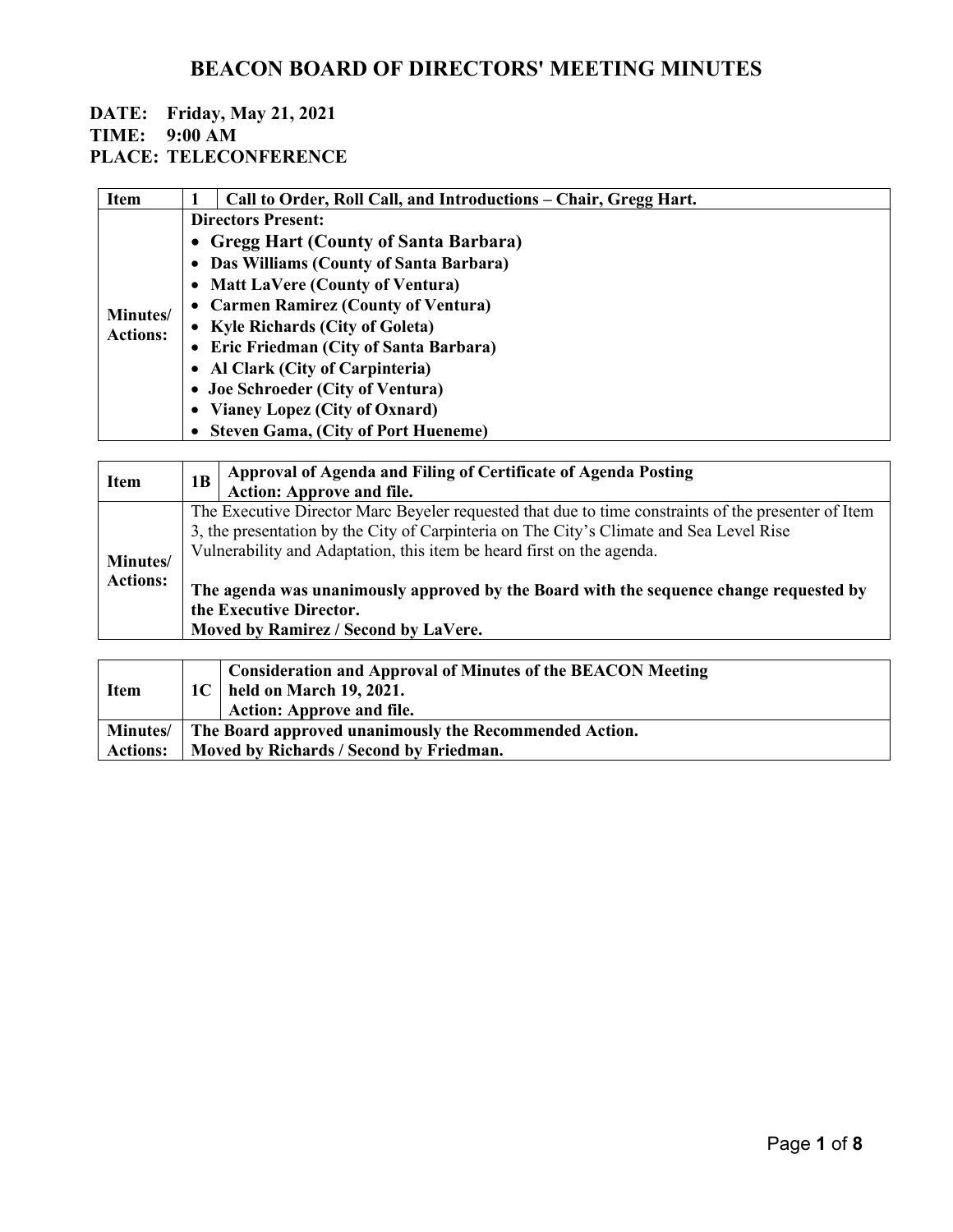|                                            | $\mathbf{2}$           | Public Comment and Other Matters not on the Agenda                                                                                                                                                                                                                                                                                                                                                                                                                                                                                                                                                                                                                                                                                                                                                                                                                                                                                                                                                                                                                                                                                                                                                                                                                                                                                                                                                                                                                                                                                                                                                                                                                                                                                                                                                                                                                                                             |
|--------------------------------------------|------------------------|----------------------------------------------------------------------------------------------------------------------------------------------------------------------------------------------------------------------------------------------------------------------------------------------------------------------------------------------------------------------------------------------------------------------------------------------------------------------------------------------------------------------------------------------------------------------------------------------------------------------------------------------------------------------------------------------------------------------------------------------------------------------------------------------------------------------------------------------------------------------------------------------------------------------------------------------------------------------------------------------------------------------------------------------------------------------------------------------------------------------------------------------------------------------------------------------------------------------------------------------------------------------------------------------------------------------------------------------------------------------------------------------------------------------------------------------------------------------------------------------------------------------------------------------------------------------------------------------------------------------------------------------------------------------------------------------------------------------------------------------------------------------------------------------------------------------------------------------------------------------------------------------------------------|
|                                            |                        | Receive public comments.                                                                                                                                                                                                                                                                                                                                                                                                                                                                                                                                                                                                                                                                                                                                                                                                                                                                                                                                                                                                                                                                                                                                                                                                                                                                                                                                                                                                                                                                                                                                                                                                                                                                                                                                                                                                                                                                                       |
| <b>Item</b><br>Minutes/<br><b>Actions:</b> | $\bullet$<br>$\bullet$ | Mr. Bob Kiel provided a summary of recent activities on the Kelp Anchor Demonstration Project.<br>Bob explained that he dived the site in the previous week, and he observed the amazing progression<br>of the kelp growth. He believes that a dense kelp forest influences the ocean currents and can help<br>reduce beach erosion. Bob indicated that his team were involved in renewing the project permits to<br>cover the expanded project scope and hoped to secure the new permits by the end of 2021. The<br>project now has potential funding from the Refugio Oil Spill mitigation fund and the project team<br>includes Tenera Consulting, a firm with extensive experience in kelp projects.<br>Director Clark asked what is the geographic extent of the project?<br>Bob Kiel responded that he has graphics that show the exact footprint of the project, but it is<br>effectively in the middle of Goleta Bay.<br>Director Clark indicated that the City of Carpinteria has the Seal Watch Program, and it has<br>noticed a lot of $\text{kelp}$ + $\text{kelp}$ hold-downs washed up on the beach.<br>Bob Kiel indicated that observing hold-downs on the beach is not unusual especially since<br>the hold-downs are sand based as opposed to rock.<br>Director Gama indicated that historically we had extensive dense kelp beds but then El-Nino<br>came along and wiped most of them out. Do you see a chance of natural recovery?<br>Bob Kiel responded that he is not aware if the El-Nino wipe out occurrence had occurred<br>prior to the 1980's and subsequently recovered. Certainly, there is an imbalance of sand<br>grazers which effectives the survival of kelp.<br>Director Ramirez asked how you would explain to the public why the Kelp Anchor Project was<br>so important?<br>Bob Kiel explained that a thriving marine life is strongly connected to robust kelp forests. |
|                                            |                        | But before we can re-establish the kelp forests, we need to understand how to establish kelp<br>spores and once the kelp is growing, ensure the survival of the juvenile kelp. This project is<br>developing solution to these issues.                                                                                                                                                                                                                                                                                                                                                                                                                                                                                                                                                                                                                                                                                                                                                                                                                                                                                                                                                                                                                                                                                                                                                                                                                                                                                                                                                                                                                                                                                                                                                                                                                                                                         |
|                                            | ٠                      | Director Richards asked what is the outcome that you are seeking and is there a relationship<br>between an established kelp forest and beach erosion protection?<br>Bob Kiel indicated that the outcome is a robust and effective system in the seabed to allow<br>the establishment of kelp. The relationship between the presence of a kelp forest and beach<br>protection is not implicitly being studied as part of the project but there is some historic<br>evidence to suggest that this may be the case. If another El-Nino comes through and wipes<br>out existing kelp again, we would sill retain the infrastructure in the seabed to allow re-                                                                                                                                                                                                                                                                                                                                                                                                                                                                                                                                                                                                                                                                                                                                                                                                                                                                                                                                                                                                                                                                                                                                                                                                                                                     |
|                                            |                        | establishment of the kelp.                                                                                                                                                                                                                                                                                                                                                                                                                                                                                                                                                                                                                                                                                                                                                                                                                                                                                                                                                                                                                                                                                                                                                                                                                                                                                                                                                                                                                                                                                                                                                                                                                                                                                                                                                                                                                                                                                     |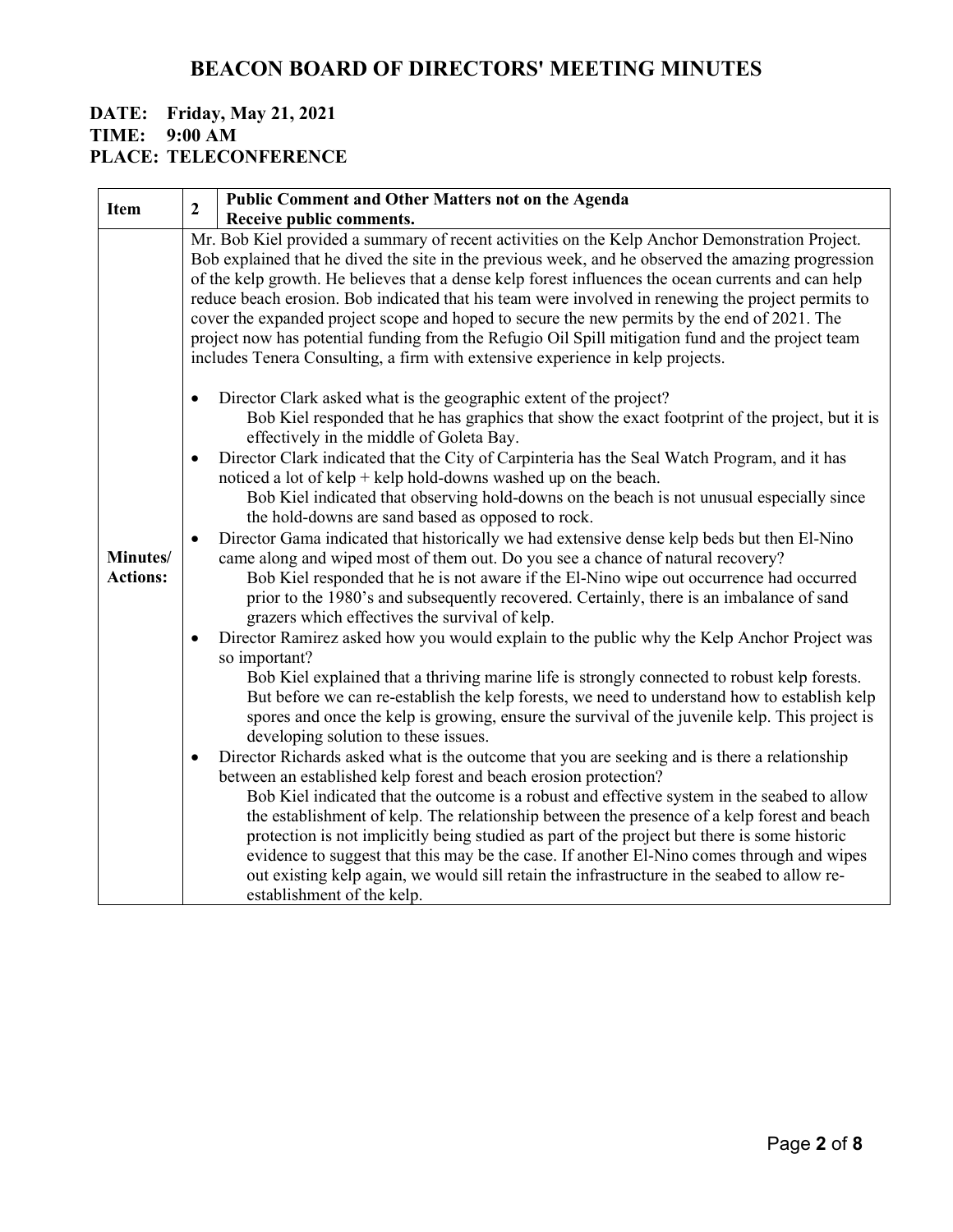| <b>Item</b>                 | $\overline{\mathbf{3}}$                               |                                                                                                                                                                                                                                                                                                                                                                                                                                                                                                                                                                                                                                                                                                                                                                                                                                                                                                                                                                                                                                                                                                                                                                                                 |  |  |
|-----------------------------|-------------------------------------------------------|-------------------------------------------------------------------------------------------------------------------------------------------------------------------------------------------------------------------------------------------------------------------------------------------------------------------------------------------------------------------------------------------------------------------------------------------------------------------------------------------------------------------------------------------------------------------------------------------------------------------------------------------------------------------------------------------------------------------------------------------------------------------------------------------------------------------------------------------------------------------------------------------------------------------------------------------------------------------------------------------------------------------------------------------------------------------------------------------------------------------------------------------------------------------------------------------------|--|--|
|                             |                                                       | and Sea Level Rise Vulnerability and Adaptation Planning.                                                                                                                                                                                                                                                                                                                                                                                                                                                                                                                                                                                                                                                                                                                                                                                                                                                                                                                                                                                                                                                                                                                                       |  |  |
|                             |                                                       | Executive Director Marc Beyeler introduced this item. He stated that this was the 4th presentation<br>by a member agency regarding SLR adaptation planning.                                                                                                                                                                                                                                                                                                                                                                                                                                                                                                                                                                                                                                                                                                                                                                                                                                                                                                                                                                                                                                     |  |  |
|                             |                                                       | The City of Carpinteria's Environmental Manager, Erin Maker presented the City's "Shoreline SLR<br>Adaptation Plan and Dune and Shoreline Restoration Management Plan."                                                                                                                                                                                                                                                                                                                                                                                                                                                                                                                                                                                                                                                                                                                                                                                                                                                                                                                                                                                                                         |  |  |
|                             | The presentation will be added to the BEACON website. |                                                                                                                                                                                                                                                                                                                                                                                                                                                                                                                                                                                                                                                                                                                                                                                                                                                                                                                                                                                                                                                                                                                                                                                                 |  |  |
| Minutes/<br><b>Actions:</b> | ٠<br>$\bullet$<br>$\bullet$<br>٠                      | Chair Gregg Hart thanked Erin for the presentation.<br>Director Ramirez requested clarification of the "private beaches" references in the presentation.<br>Erin Maker explained that Carpinteria does in fact have some private beaches or at least a<br>portion of beaches. In the 1970's there was a legal judgement called the Robert's<br>Judgement, which defined beach ownership in the context of the construction of a proposed<br>new coastal road, known as Ocean Avenue. The ruling stated that property on the ocean side<br>of the new road would be owned by the City and everything upland of Ocean Avenue would<br>be maintained in private hands.<br>Director Gama was interested in the 1929 photo shown in the presentation. It shows that all<br>development between the coast and the foothills is responsible for the reduced beach widths.<br>Has the City determined the loss of beach width since 1929?<br>Erin Maker responded that the loss in beach width has not been calculated but that most of<br>this area was in the salt marsh.<br>Director Friedman asked if the city is looking into a "fines" assessment?<br>Erin Maker responded that the city was not. |  |  |

| <b>Item</b>                        |       | 5A   BEACON Organization and Program - Board Members Reports. |
|------------------------------------|-------|---------------------------------------------------------------|
| <b>Minutes/</b><br><b>Actions:</b> | None. |                                                               |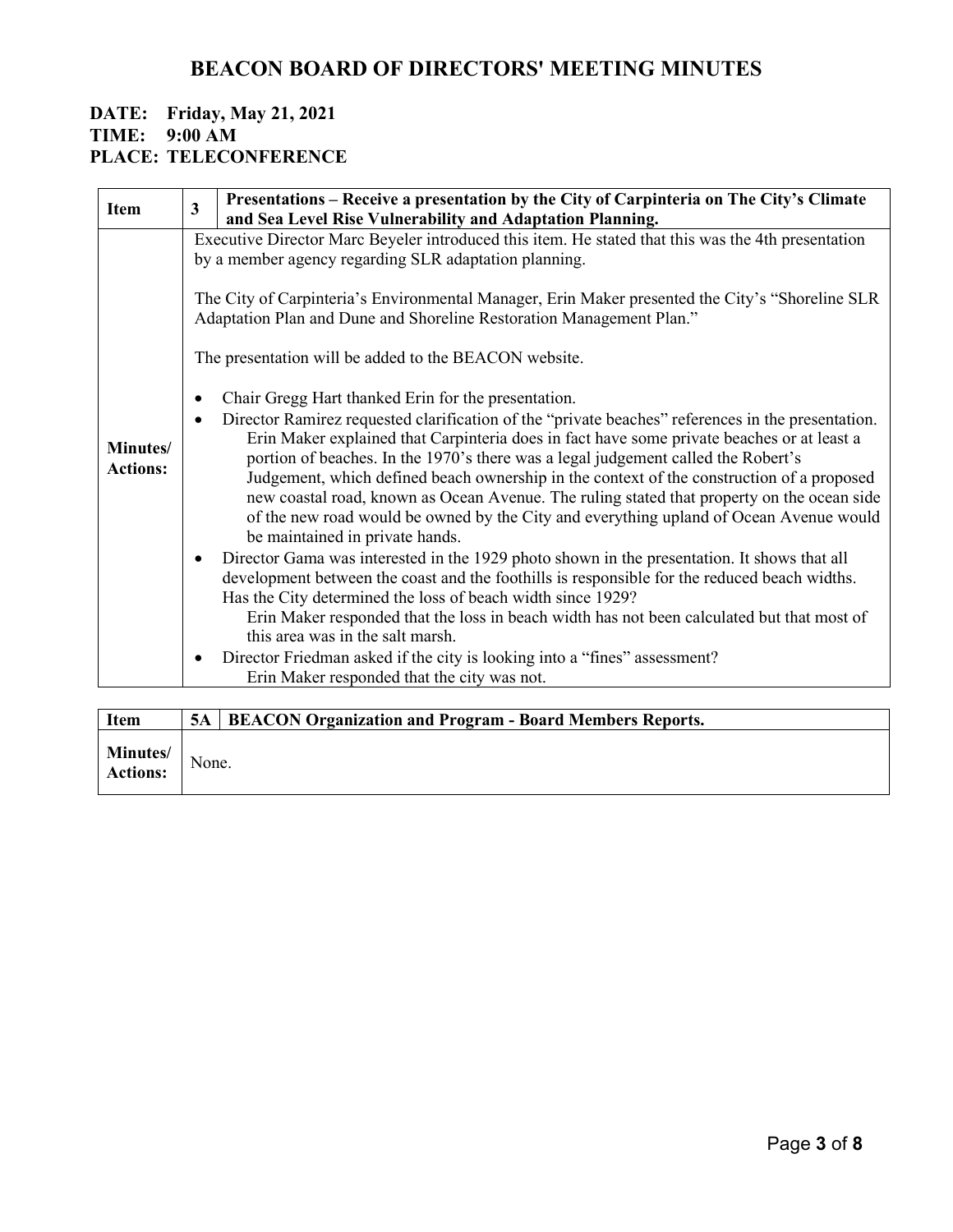| <b>Item</b>                 | 5B <sub>2</sub>        | <b>BEACON Organization and Program - Review and Approve BEACON Bylaws.</b><br>Review and approve the amended BEACON Bylaws (requires a 2/3 majority vote of the<br>Board of Directors). Note: As required under the BEACON Bylaws Article IX, these<br>proposed amended Bylaws were also distributed 15 days prior to the scheduled Board<br>meeting and posted online for public viewing.                                                                                                                                                                                                                                                                                                                                                                                           |
|-----------------------------|------------------------|--------------------------------------------------------------------------------------------------------------------------------------------------------------------------------------------------------------------------------------------------------------------------------------------------------------------------------------------------------------------------------------------------------------------------------------------------------------------------------------------------------------------------------------------------------------------------------------------------------------------------------------------------------------------------------------------------------------------------------------------------------------------------------------|
| Minutes/<br><b>Actions:</b> | $\bullet$<br>$\bullet$ | The Executive Director reported that at the March 2021 Board meeting the Board adopted changes to<br>the Bylaws and also requested another bylaw change as recommended by Director Richards. The<br>recommended Bylaw change would address ocean health.<br>Chair Hart thanked Director Richards for the suggestion.<br>Director Richards thanked the Board for consideration of this recommended additional<br>change to the Bylaws. Director Richards indicated that he believed this was an important<br>addition to allow BEACON to address not just coastal erosion and protection issues but also<br>ecological and biological elements.<br><b>BOARD ACTION:</b> The Board unanimously approved the amended bylaws as recommended.<br>Moved by Richards / Second by Schroeder. |

|                 |                                                                                                 | <b>BEACON Organization and Program - Auditor-Controller Budget Actions and</b>                |  |  |
|-----------------|-------------------------------------------------------------------------------------------------|-----------------------------------------------------------------------------------------------|--|--|
|                 |                                                                                                 | <b>Financial Reports Recommended Actions:</b>                                                 |  |  |
|                 |                                                                                                 | Receive and file the Fiscal Year 2020-2021 Budget-to-Actual report for the year-to-date<br>i. |  |  |
|                 |                                                                                                 |                                                                                               |  |  |
|                 |                                                                                                 | period ending April 30, 2021(Exhibit I).                                                      |  |  |
|                 |                                                                                                 | Adopt an increase to voting member assessments (membership dues) by 1.4% for fiscal<br>ii.    |  |  |
|                 |                                                                                                 | year 2021-2022 to provide an additional \$4,199 in revenue. (Exhibit II) (Requires            |  |  |
|                 |                                                                                                 | unanimous approval $(10/10$ vote).                                                            |  |  |
|                 |                                                                                                 | iii. Upon approval of member assessments, review and approve the Proposed Final Fiscal        |  |  |
| <b>Item</b>     | 5C                                                                                              | Year 2021-2022 Budget (Exhibit III).                                                          |  |  |
|                 |                                                                                                 | iv. Authorize the Auditor-Controller's Office to adjust contingency for the fiscal year 2021- |  |  |
|                 |                                                                                                 | 2022 budget where the fiscal year 2020-2021 actual year-end closing fund balance differs      |  |  |
|                 |                                                                                                 | from the budget estimate.                                                                     |  |  |
|                 |                                                                                                 | v. Authorize the Auditor-Controller's Office to make the budgetary adjustment as follows      |  |  |
|                 |                                                                                                 | (requires $6/10$ vote)                                                                        |  |  |
|                 |                                                                                                 | <b>INCREASE</b><br>Other Professional & Specialized Services<br>\$2,500                       |  |  |
|                 |                                                                                                 |                                                                                               |  |  |
|                 |                                                                                                 | <b>DECREASE</b><br>Contingency<br>\$2,500                                                     |  |  |
|                 | Ms. Jill Ward of the Ventura County Auditor Controller's Office presented each of the Financial |                                                                                               |  |  |
|                 | Reports and recommended actions.                                                                |                                                                                               |  |  |
|                 |                                                                                                 |                                                                                               |  |  |
| Minutes/        | There was no discussion from the Board.                                                         |                                                                                               |  |  |
| <b>Actions:</b> |                                                                                                 |                                                                                               |  |  |
|                 |                                                                                                 | BOARD ACTION: The Board unanimously approved the Auditor-Controller Budget Actions            |  |  |
|                 |                                                                                                 | and Financial Reports Recommended Actions.                                                    |  |  |
|                 |                                                                                                 | Moved by Gama / Second by Schroeder.                                                          |  |  |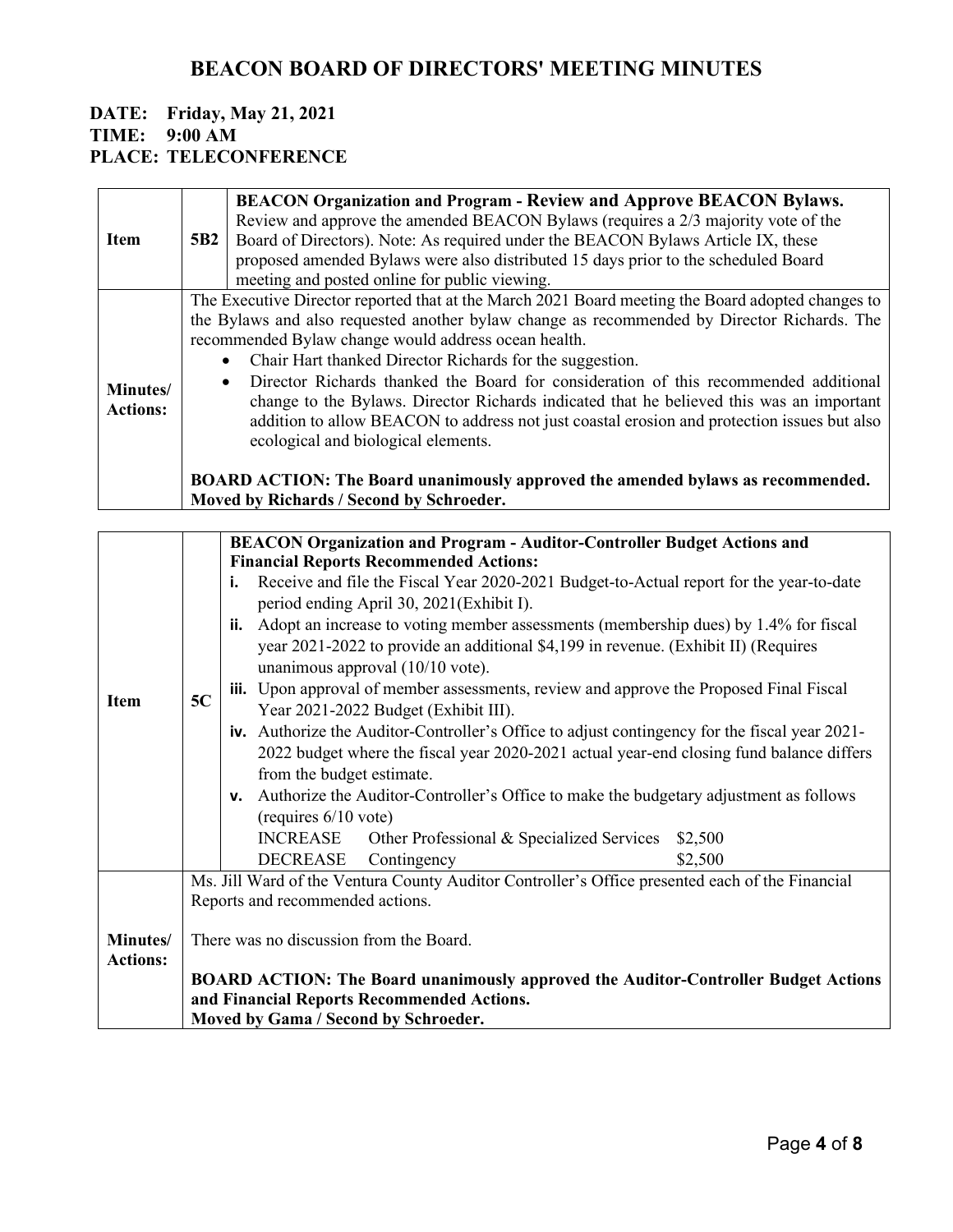## **DATE: Friday, May 21, 2021**

**TIME: 9:00 AM**

## **PLACE: TELECONFERENCE**

|             |    | <b>BEACON Organization and Programs – Review and Approve BEACON Contracts and</b>                                                                                                                                                                                                                                                                                                                |
|-------------|----|--------------------------------------------------------------------------------------------------------------------------------------------------------------------------------------------------------------------------------------------------------------------------------------------------------------------------------------------------------------------------------------------------|
|             |    | Agreements.                                                                                                                                                                                                                                                                                                                                                                                      |
|             |    | <b>Recommended Actions:</b>                                                                                                                                                                                                                                                                                                                                                                      |
|             |    | Approve and authorize the Chair to execute and Agreement with Ventura County<br>1.                                                                                                                                                                                                                                                                                                               |
|             |    | Auditor-Controller's office to provide accounting services in an amount not to exceed<br>\$15,000 with a period of performance from July 1, 2021, through June 30, 2022;                                                                                                                                                                                                                         |
| <b>Item</b> |    | ii.<br>Approve and authorize the Chair to execute and Agreement with Santa Barbara County<br>to provide legal services in an amount not to exceed \$12,000 with a period of<br>performance from July 1, 2021, through June 30, 2022;                                                                                                                                                             |
|             |    | iii.<br>Approve and authorize the Chair to execute and Agreement with COM3 Consulting Inc.<br>to provide program manager services in an amount not to exceed \$53,500 with a period<br>of performance from July 1, 2021, through June 30, 2022;                                                                                                                                                  |
|             | 5D | Approve and authorize the Chair to execute and Agreement with Pamela Baumgardner<br>iv.<br>to provide webmaster and social media services in an amount not to exceed \$2,000 with<br>a period of performance from July 1, 2021, through June 30, 2022;                                                                                                                                           |
|             |    | Approve and authorize the Executive Director to execute an Agreement, substantially<br>V.<br>similar to that attached, with UCSD-California Sea Grant to provide support services to<br>the BEACON Science Advisory Committee (SAC) with a period of performance<br>from July 1, 2021, to June 30, 2022 in an amount not to exceed \$20,000.00 upon review<br>and approval of legal counsel; and |
|             |    | Approve and authorize the Executive Director to execute an Agreement, substantially<br>vi.                                                                                                                                                                                                                                                                                                       |
|             |    | similar to that attached, with California State University, Channel Islands (CSUCI) to                                                                                                                                                                                                                                                                                                           |
|             |    | provide research and technical support regarding regional sediment management and                                                                                                                                                                                                                                                                                                                |
|             |    | regional climate adaptation with a period of performance from May 21, 2021, to June                                                                                                                                                                                                                                                                                                              |
|             |    | 30, 2022 in an amount not to exceed \$25,000.00 upon review and approval of legal<br>counsel.                                                                                                                                                                                                                                                                                                    |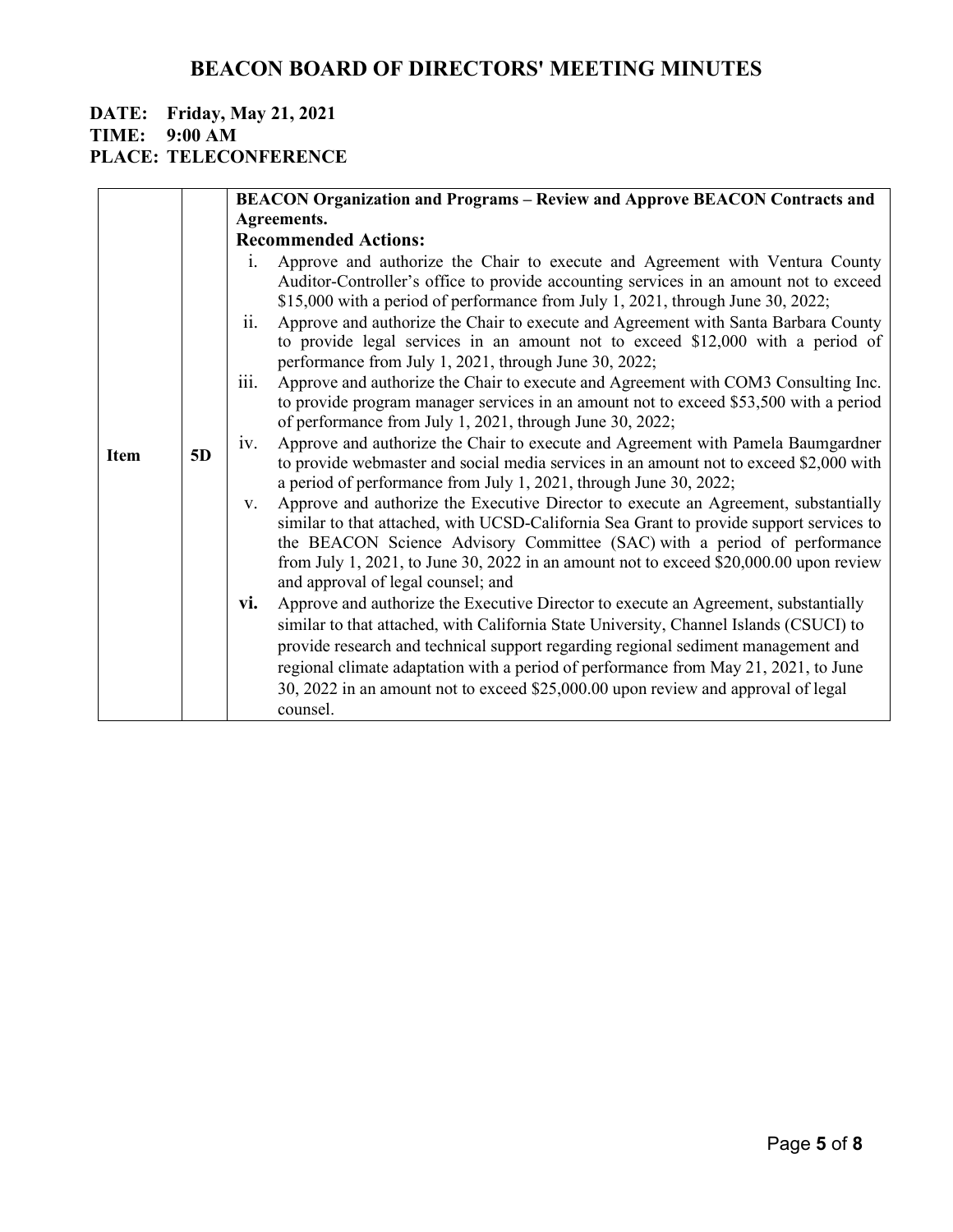|                             | Executive Director Marc Beyeler explained that BEACON has no employees, all functions are<br>carried out by either member agencies' staff or contract consultants. The agency provided                                                                                                                                                                                                                                                                                                                                                                                                                                                                                                                                                                                                                                                                                                                |
|-----------------------------|-------------------------------------------------------------------------------------------------------------------------------------------------------------------------------------------------------------------------------------------------------------------------------------------------------------------------------------------------------------------------------------------------------------------------------------------------------------------------------------------------------------------------------------------------------------------------------------------------------------------------------------------------------------------------------------------------------------------------------------------------------------------------------------------------------------------------------------------------------------------------------------------------------|
| Minutes/<br><b>Actions:</b> | services are from Ventura County Auditor-Controller's Office for accounting services and<br>from the County of Santa Barbara for legal services. The consultant positions include<br>BEACON's Program Manager, and Webmaster. The Board will separately be discussing the<br>performance and contract with the Executive Director and action on this contract will be<br>presented to the Board in July 2021. In addition, additional agreements include support for<br>the BEACON Science Advisory Committee (SAC) and research and technical support to<br>assist BEACON in its program planning. The proposed contracts and agreements provide<br>BEACON with individuals and agency resources uniquely qualified to provide necessary<br>support services and their knowledge and understanding of BEACON is extensive. For these<br>reasons, their continued use during FY 21-22 is recommended. |
|                             | Legal Counsel, Susan McKenzie, reported that she did not review the Legal Services Agreement for<br>FY21-22 on behalf of BEACON. Ventura County's Office of County Counsel had previously<br>reviewed the Agreement in 2018. For FY21-22, only the dates of the Legal Services Agreement were<br>changed.<br><b>BOARD ACTION: The Board approved unanimously the Recommended Actions.</b><br>Moved by Ramirez /Second by Friedman.                                                                                                                                                                                                                                                                                                                                                                                                                                                                    |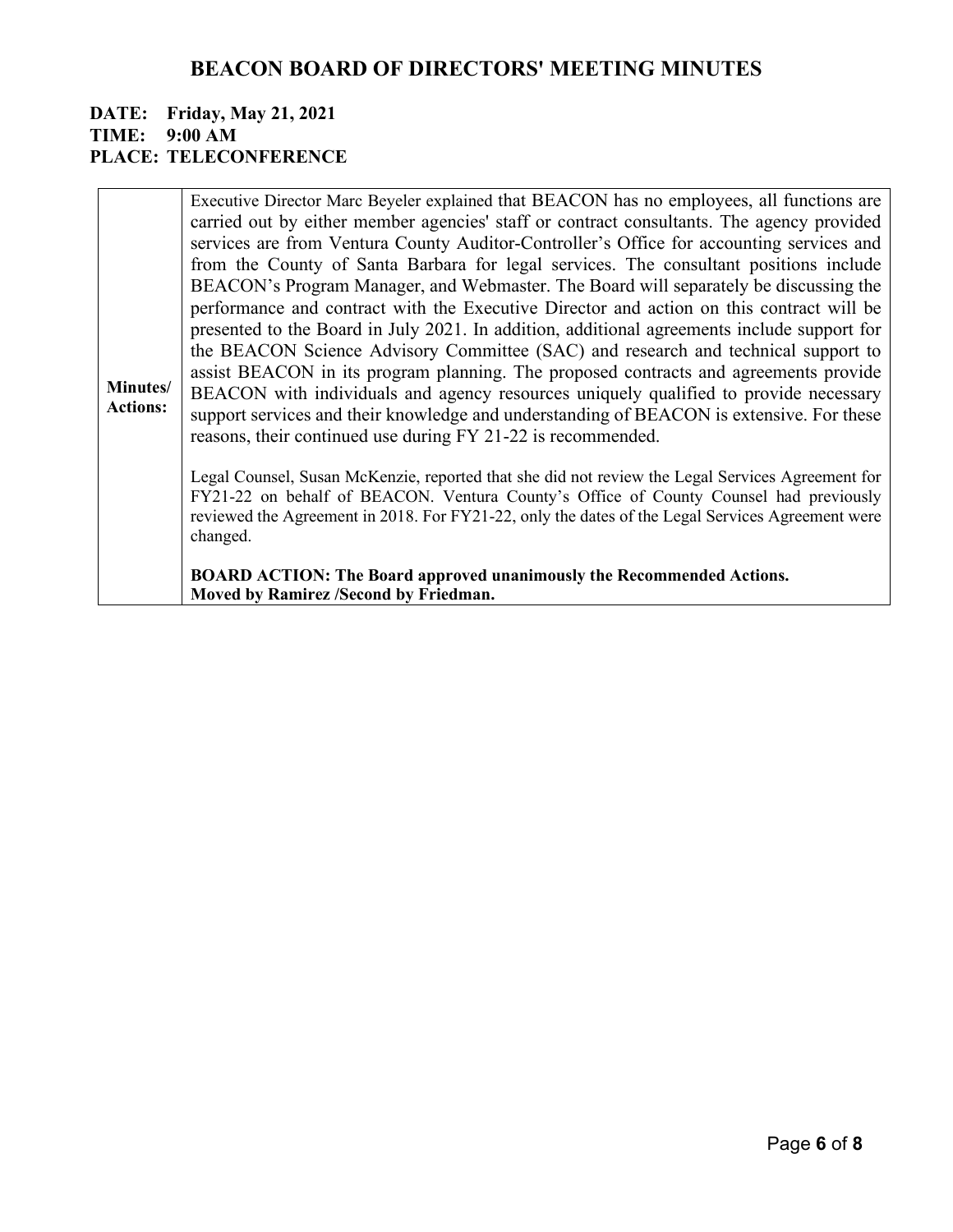## **DATE: Friday, May 21, 2021**

**TIME: 9:00 AM**

### **PLACE: TELECONFERENCE**

|                             |           | <b>BEACON Organization and Program - Approve OPC Grant Agreement, Resolutions,</b>                                                                                                                                                                                                                                                                                                                                                                                                                                                                                                                                                                                                                                                                                                                                                                                                                                                                             |
|-----------------------------|-----------|----------------------------------------------------------------------------------------------------------------------------------------------------------------------------------------------------------------------------------------------------------------------------------------------------------------------------------------------------------------------------------------------------------------------------------------------------------------------------------------------------------------------------------------------------------------------------------------------------------------------------------------------------------------------------------------------------------------------------------------------------------------------------------------------------------------------------------------------------------------------------------------------------------------------------------------------------------------|
|                             |           | and Sub-award.                                                                                                                                                                                                                                                                                                                                                                                                                                                                                                                                                                                                                                                                                                                                                                                                                                                                                                                                                 |
|                             |           | <b>Recommended Actions:</b>                                                                                                                                                                                                                                                                                                                                                                                                                                                                                                                                                                                                                                                                                                                                                                                                                                                                                                                                    |
|                             |           | i. Approve and authorize the Executive Director to execute an Agreement, substantially<br>similar to that attached, with the California Ocean Protection Council (CA OPC) to<br>provide grant funds supporting BEACON's Regional Coastal Resilience Sediment Pilot<br>Program with a period of performance from July 1, 2021, to June 30, 2023, in an amount<br>not to exceed \$440,800.00 upon review and approval of legal counsel.<br>Adopt Resolution 2021-1, as required by the Ocean Protection Council, to receive funds<br>ii.<br>under Proposition 68 by allowing the Executive Director to conduct all negotiations,<br>execute, and submit all documents.<br>Upon adoption of Resolution 2021-1, adopt Resolution 2021-2 setting forth adequate<br>$\overline{111}$ .<br>safeguards limiting the Executive Director's authority under Resolution 2021-1 to<br>secure funds under Proposition 68 from the Ocean Protection Council for the period of |
|                             |           | 21, 2021 through December 21, 2023, and by requiring the review and approval of legal                                                                                                                                                                                                                                                                                                                                                                                                                                                                                                                                                                                                                                                                                                                                                                                                                                                                          |
| <b>Item</b>                 | <b>5E</b> | counsel prior to execution of the grant agreement or other documents.<br>iv. Upon approval of the above OPC Grant Recommended Actions i-iii, approve and<br>authorize the Executive Director to execute an Agreement, substantially similar to that<br>attached, with University of California, San Diego, to provide project support to<br>BEACON for community engagement and technical workshops with a period of<br>performance from July 1, 2021, to June 30, 2023, in an amount not to exceed \$40,398<br>upon review and approval of legal counsel.                                                                                                                                                                                                                                                                                                                                                                                                     |
|                             |           | v. Upon approval of the above OPC Grant Recommended Actions i-iii, approve and<br>authorize the Executive Director to execute an Agreement, substantially similar to that<br>attached, with University of California Santa Barbara to provide ecological assessment<br>analysis with a period of performance from July 1, 2021, to June 30, 2023, in an amount<br>not to exceed \$75,000 upon review and approval of legal counsel.                                                                                                                                                                                                                                                                                                                                                                                                                                                                                                                            |
|                             |           | Upon approval of the above OPC Grant Recommended Actions i-iii, approve and<br>V1.                                                                                                                                                                                                                                                                                                                                                                                                                                                                                                                                                                                                                                                                                                                                                                                                                                                                             |
|                             |           | authorize the Executive Director to execute an Agreement, substantially similar to that<br>attached, with United States Geological Survey (USGS) to provide sediment transport<br>and fate analysis and modeling with a period of performance from July 1, 2021, to June<br>30, 2023, in an amount not to exceed \$100,000 upon review and approval of legal<br>counsel.                                                                                                                                                                                                                                                                                                                                                                                                                                                                                                                                                                                       |
|                             |           | The Executive Director Marc Beyeler reported that BEACON is striving to identify resources to                                                                                                                                                                                                                                                                                                                                                                                                                                                                                                                                                                                                                                                                                                                                                                                                                                                                  |
| Minutes/<br><b>Actions:</b> |           | evaluate the approval of sediment for restoration and nourishment and determine how regional<br>sediment effects adaptation, coastal protection, and ecology. Staff has submitted an application to<br>OPC along with science partners, UCSD Seagrant, USCB and USGS. The objective is to link<br>science to a future BEACON South Central Coast Beach Enhancement Program (SCCBEP). The<br>OPC grant includes funding for BEACON oversight and management.                                                                                                                                                                                                                                                                                                                                                                                                                                                                                                    |
|                             |           | <b>BOARD ACTION: The Board approved unanimously the Recommended Actions.</b><br>Moved by Ramirez /Second by LaVere.                                                                                                                                                                                                                                                                                                                                                                                                                                                                                                                                                                                                                                                                                                                                                                                                                                            |